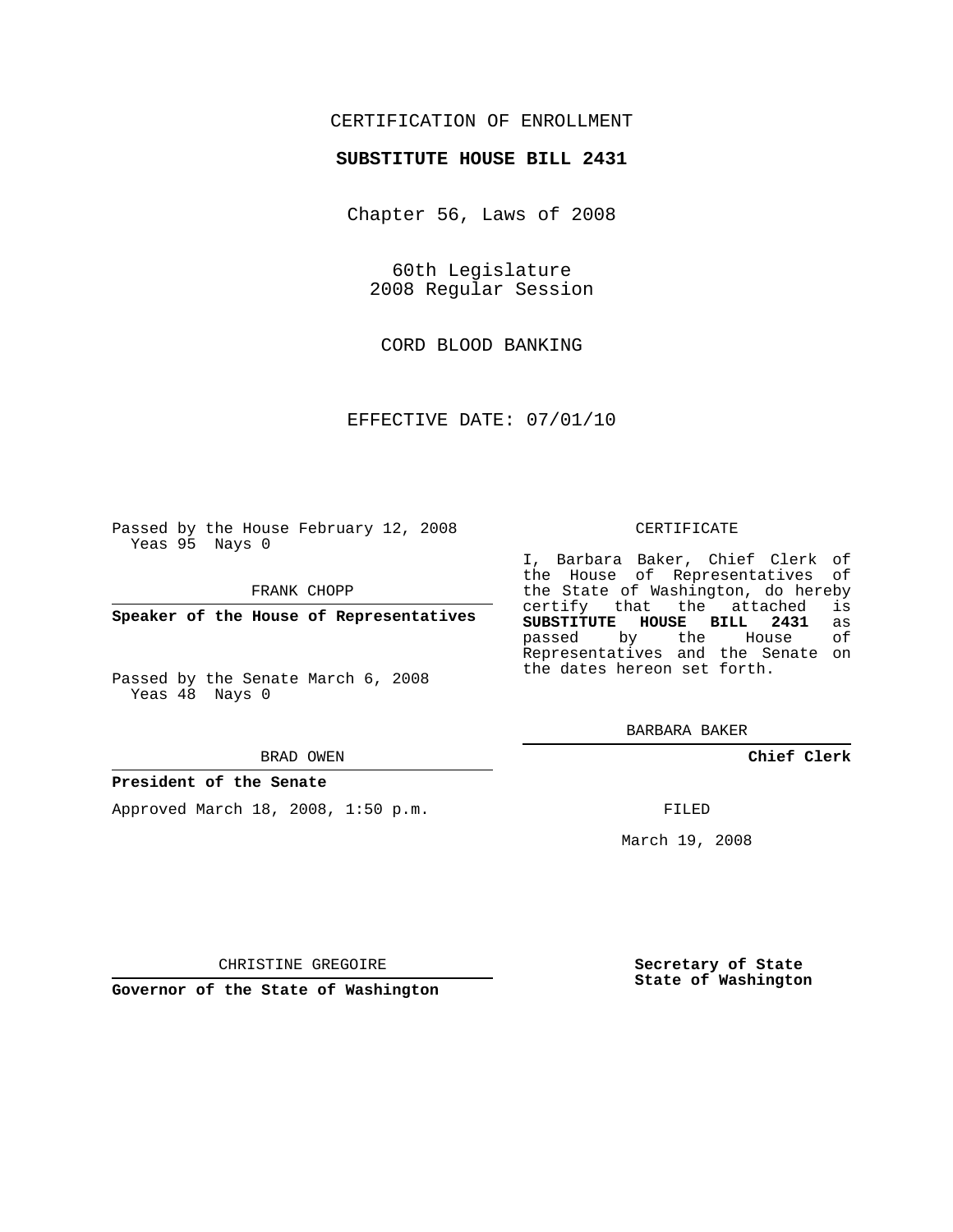# **SUBSTITUTE HOUSE BILL 2431** \_\_\_\_\_\_\_\_\_\_\_\_\_\_\_\_\_\_\_\_\_\_\_\_\_\_\_\_\_\_\_\_\_\_\_\_\_\_\_\_\_\_\_\_\_

\_\_\_\_\_\_\_\_\_\_\_\_\_\_\_\_\_\_\_\_\_\_\_\_\_\_\_\_\_\_\_\_\_\_\_\_\_\_\_\_\_\_\_\_\_

Passed Legislature - 2008 Regular Session

**State of Washington 60th Legislature 2008 Regular Session**

**By** House Health Care & Wellness (originally sponsored by Representatives Morris, Hudgins, Santos, and Chase)

READ FIRST TIME 02/04/08.

 1 AN ACT Relating to cord blood banking; amending RCW 70.54.220; 2 adding a new section to chapter 70.54 RCW; creating a new section; and 3 providing an effective date.

4 BE IT ENACTED BY THE LEGISLATURE OF THE STATE OF WASHINGTON:

 NEW SECTION. **Sec. 1.** The purpose of this act is to promote public awareness and education of the general public and potential cord blood donors on the benefits of public or private cord blood banking, and to establish safeguards related to effective private banking of cord 9 blood.

10 **Sec. 2.** RCW 70.54.220 and 1988 c 276 s 5 are each amended to read 11 as follows:

12 (1) All persons licensed or certified by the state of Washington to 13 provide prenatal care or to practice medicine shall provide information 14 to all pregnant women in their care regarding:

15 (a) The use and availability of prenatal tests ((to all pregnant 16 women in their care) ; and

17 (b) Using objective and standardized information: (i) The 18 differences between and potential benefits and risks involved in public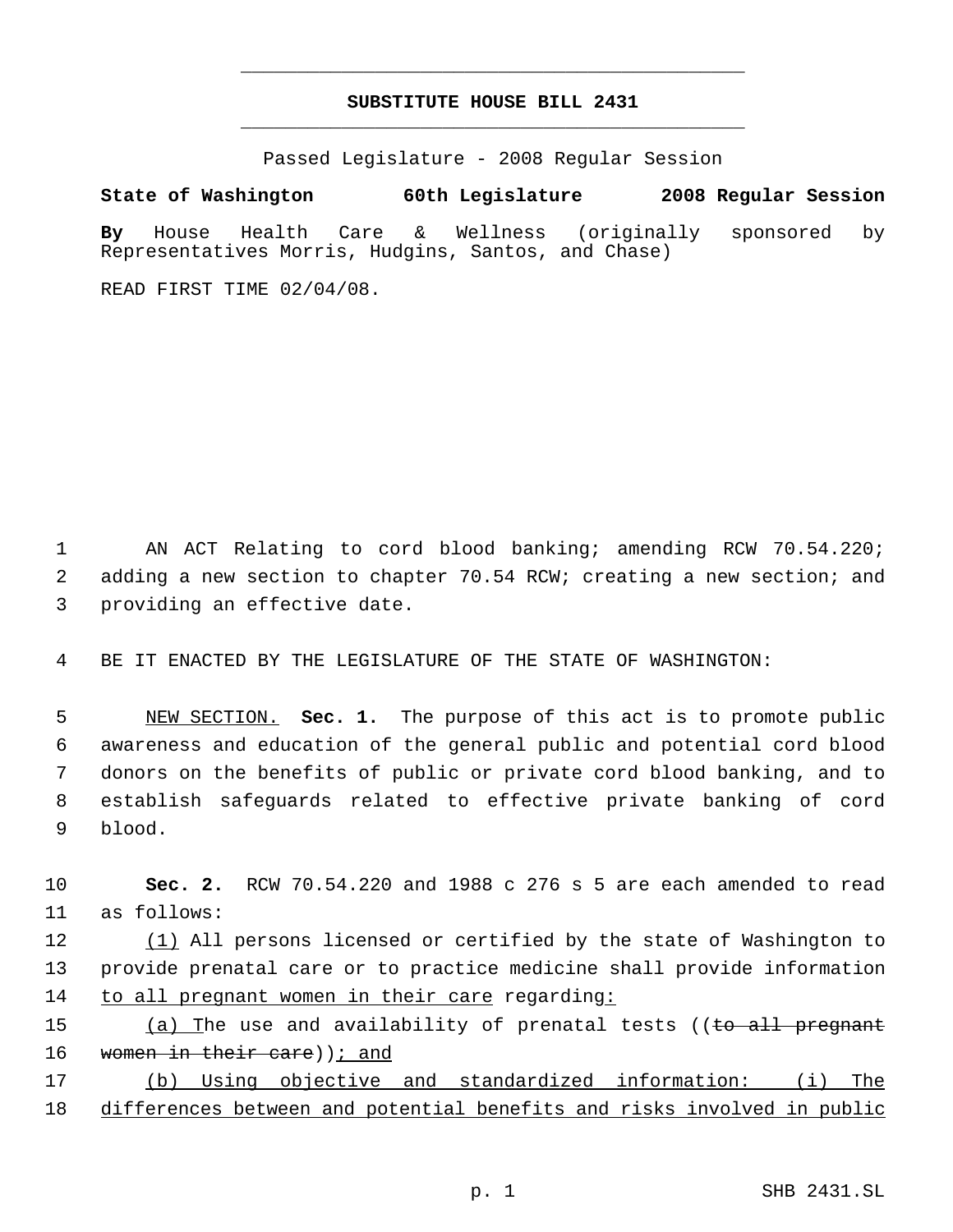1 and private cord blood banking that is sufficient to allow a pregnant woman to make an informed decision before her third trimester of pregnancy on whether to participate in a private or public cord blood banking program; and (ii) the opportunity to donate, to a public cord blood bank, blood and tissue extracted from the placenta and umbilical cord following delivery of a newborn child.

 (2) The information required by this section must be provided within the time limits prescribed by department rules and in accordance with standards established by those rules.

 NEW SECTION. **Sec. 3.** A new section is added to chapter 70.54 RCW to read as follows:

 (1) A cord blood bank advertising, offering to provide, or providing private cord blood banking services to residents in this state must:

 (a) Have all applicable licenses, accreditations, and other authorizations required under federal and Washington state law to engage in cord blood banking;

 (b) Include, in any advertising or educational materials made available to the general public or provided to health services providers or potential cord blood donors: (i) A statement identifying the cord blood bank's licenses, accreditations, and other authorizations required in (a) of this subsection; and (ii) information about the cord blood bank's rate of success in collecting, processing, and storing sterile cord blood units that have adequate, viable yields of targeted cells; and

 (c)(i) Provide to the cord blood donor the results of appropriate quality control tests performed on the donor's collected cord blood; and

 (ii) If the test results provided under (c)(i) of this subsection demonstrate that the collected cord blood may not be recommended for long-term storage and potential future medical uses because of low cell yield, foreign contamination, or other reasons determined by the cord blood bank's medical director, provide the cord blood donor with the option not to be charged fees for processing or storage services, including a refund of any fees paid. The cord blood bank must provide the cord blood donor with sufficient information to make an informed decision regarding this option.